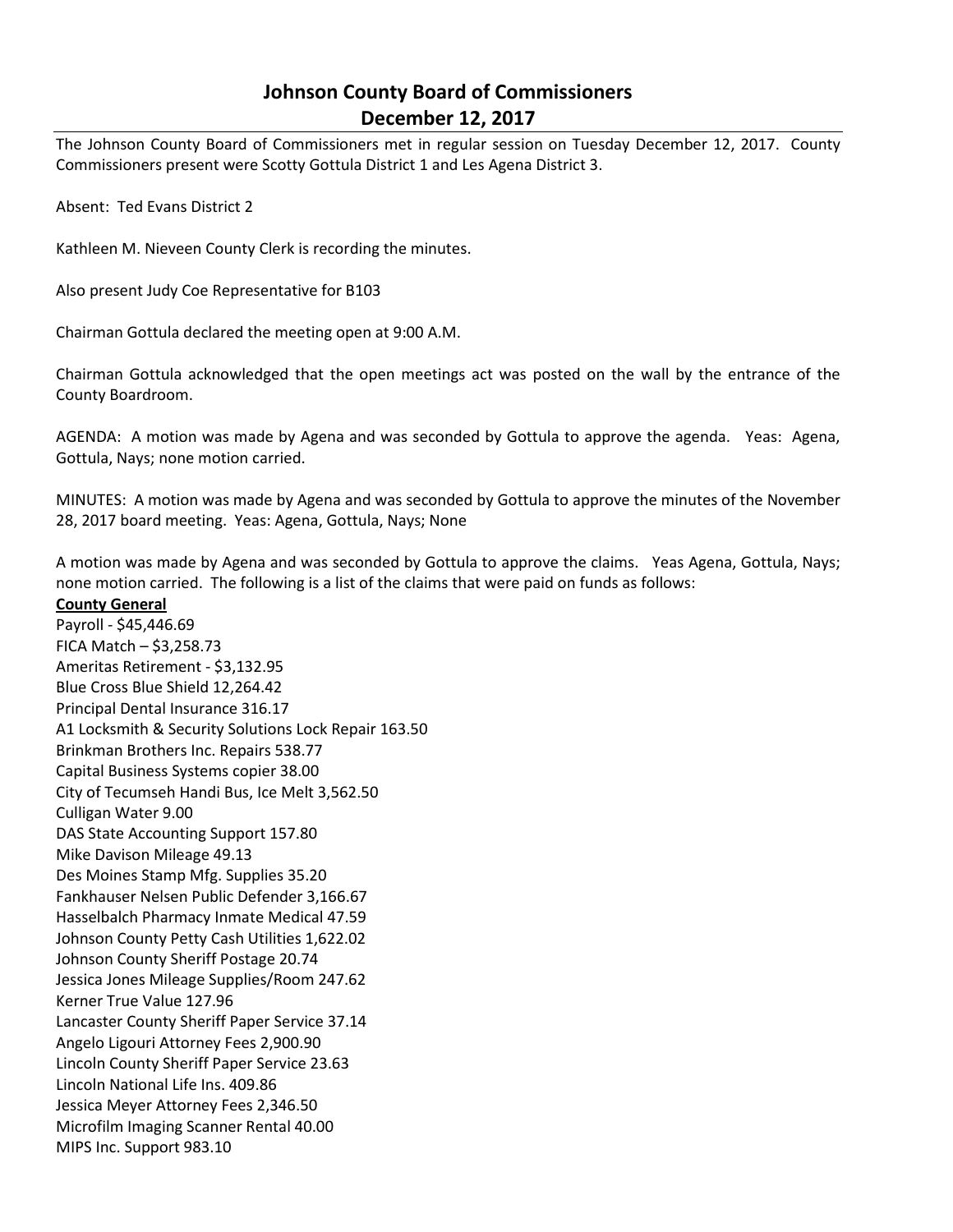Moran Plumbing & Heating Repairs 731.24 Mr H's Auto R & R Repairs 213.00 Naco Dues 1,287.93 Sid's Auto Parts Hose Clamp 18.85 Nelson Clark & Timan Attorney Fees 368.00 Networkfleet Inc. 60.46 Paramount Linen Rugs 91.40 Ray Allen Manufacturing Safe 336.99 Kris Rickenberg BOE 45.50 Sam's Club Supplies 89.73 Schendel Pest Control 50.00 Scotty's Grocery Inmate Meals 793.50 Richard R. Smith Utilities 185.30 Stehlik Law Office Attorney Fees 40.00 Sunrise Publications 197.72 T.O. Haas Tire Repairs 15.00 Tecumseh Fire Protection Dist. Rent/Utilities 600.00 US Bank Meals/Heater 104.14 Windstream Nebraska Phone 49.20

## **ROAD Fund**

Payroll – \$18,451.24 FICA Match  $-1,294.68$ Ameritas Retirement – 1,245.50 Blue Cross Blue Shield Insurance 6,968.68 Principal Dental Insurance 163.94 Action Technology Service Computer Service 100.00 Boyer Ridge Manufacturing Parts 512.21 Chemsearch Supplies 448.00 Johnson County Petty Cash Utilities 250.25 Kerner True Value Supplies 42.95 Lincoln National Life Ins. 255.90 M& M Supply Co. Tires/Repairs 3,380.40 Mainelli Wagner Inspections 9,300.00 Martin Marietta Rock 20,698.83 Midwest Service & Sales Signs/Posts 1,999.74 NACO Registration 140.00 Nebraska Public Power Utilities 28.16 Paramount Linen Rugs 17.75 Sapp Brothers DEF 362.96 T.O. Haas Tire/Repairs 77.40 Village of Sterling Utilities 12.00 Yant Testing Supply Fuel Nozzle 155.58

## **Record Preservation Fund**

MIPS Inc. Support 118.64

## **EMERGENCY MANAGEMENT FUND**

Windstream Nebraska 2,276.91